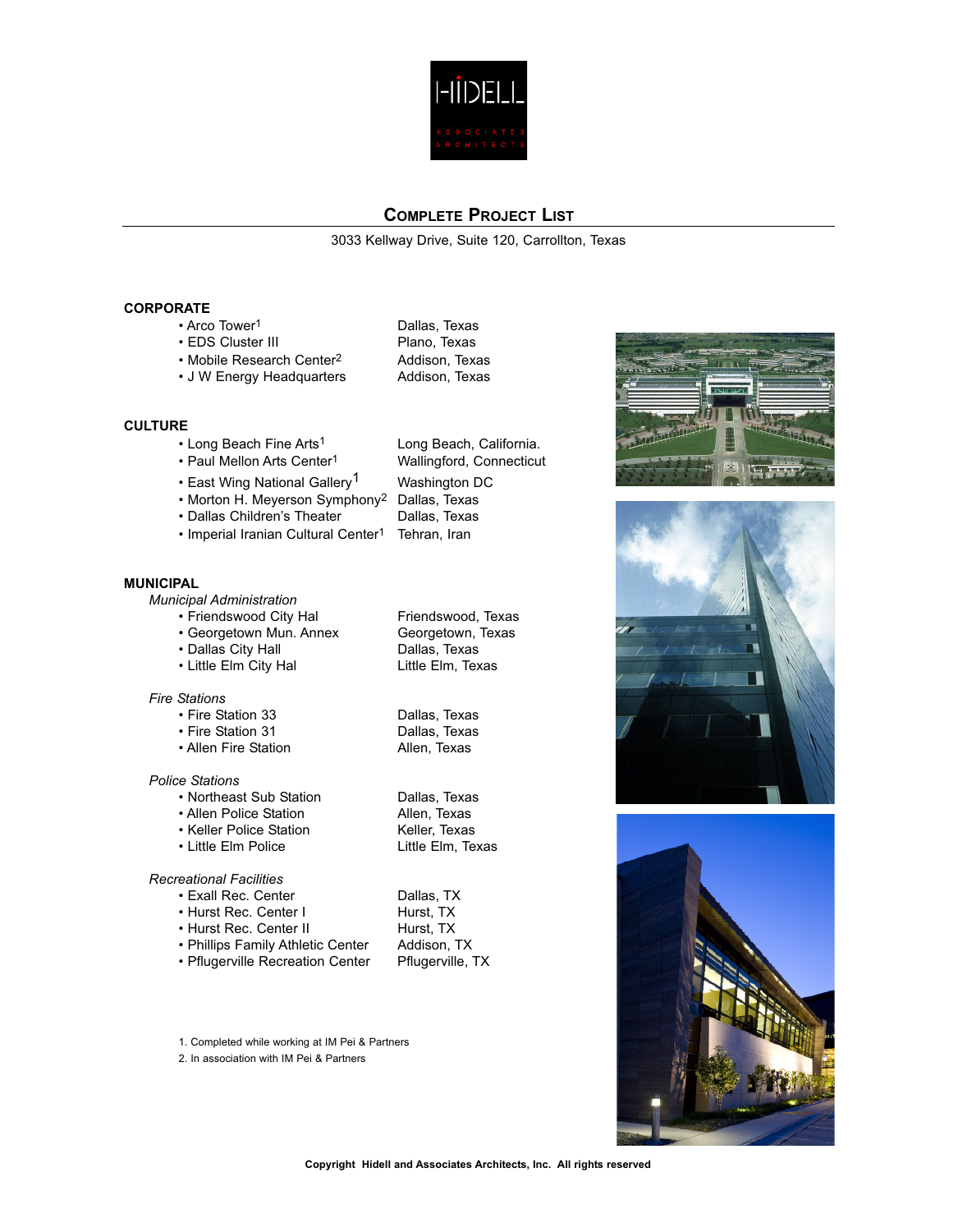

3033 Kellway Drive, Suite 120, Carrollton, Texas

### **RELIGIOUS**

- Christ Episcopal Church Plano, Texas • First Presbyterian Church Grapevine, TX
- 
- 
- St. Gabriel's Episcopal Church Duncanville, T<br>• The Episcopal Church of the Ascension Dallas, Texas • The Episcopal Church of the Ascension Dallas, Texas<br>• St. Stephen the Martyr Episcopal Hurst, Texas
- St. Stephen the Martyr Episcopal
- St. Anne's Episcopal Church Fort Worth, TX
- St. Luke's the Episcopal Church Denison, Texas
- St. John's Episcopal Church
- Ismaili Jamatkhana and Center Plano, Texas<br>• St. Luke's Episcopal Church Plallas, Texas
- St. Luke's Episcopal Church
- Episcopal Diocesan Center **Dallas**, Texas
- St. Seraphim Orthodox Church Dallas, Texas<br>• Springhill Retreat Center **Dallas, Texas** Richardson, TX
- Springhill Retreat Center
- Episcopal Collegiate Chapel of St. Alban Southern Methodist University **Dallas**, Texas
- 
- All Saints Catholic Church Dallas, Texas<br>• Lutie Watkins Memorial United Methodist Llano, Texas • Lutie Watkins Memorial United Methodist Llano, Texas
- St. John's Catholic Church and School
- Preston Meadow Lutheran Church Plano, Texas
- Holy Family of Nazareth Church Irving, Texas
- St. Barnabas Presbyterian Church Richardson, TX
- 
- St. Michael Archangel Catholic Church Grand Prairie, T<br>• Beth-Torah Synagogue Bream Richardson, TX
- 
- Beth-Torah Synagogue and Richardson, T<br>• The Church of the Resurrection Ballas, Texas  $\cdot$  The Church of the Resurrection
- Church of St. Thomas the Apostle Dallas, Texas
- St. John Presbyterian Church Dallas, Texas
- St. George Episcopal Church Dallas, Texas
- James M. Wilcox III Memorial Chape Richardson, TX<br>• St. Jude Catholic Church Allen, Texas
- St. Jude Catholic Church
- St. Thomas the Apostle Church Dallas, Texas
- 
- St. Paul's Episcopal Church

• Calvery Episcopal Church **Bastrop, Texas**<br>• St. Gabriel's Episcopal Church **Bastrop, Texas** 

• First Presbyterian Church and Men, Texas<br>• St. Michael Archangel Catholic Church Grand Prairie, TX • Chapel of the Cross Dallas, Texas







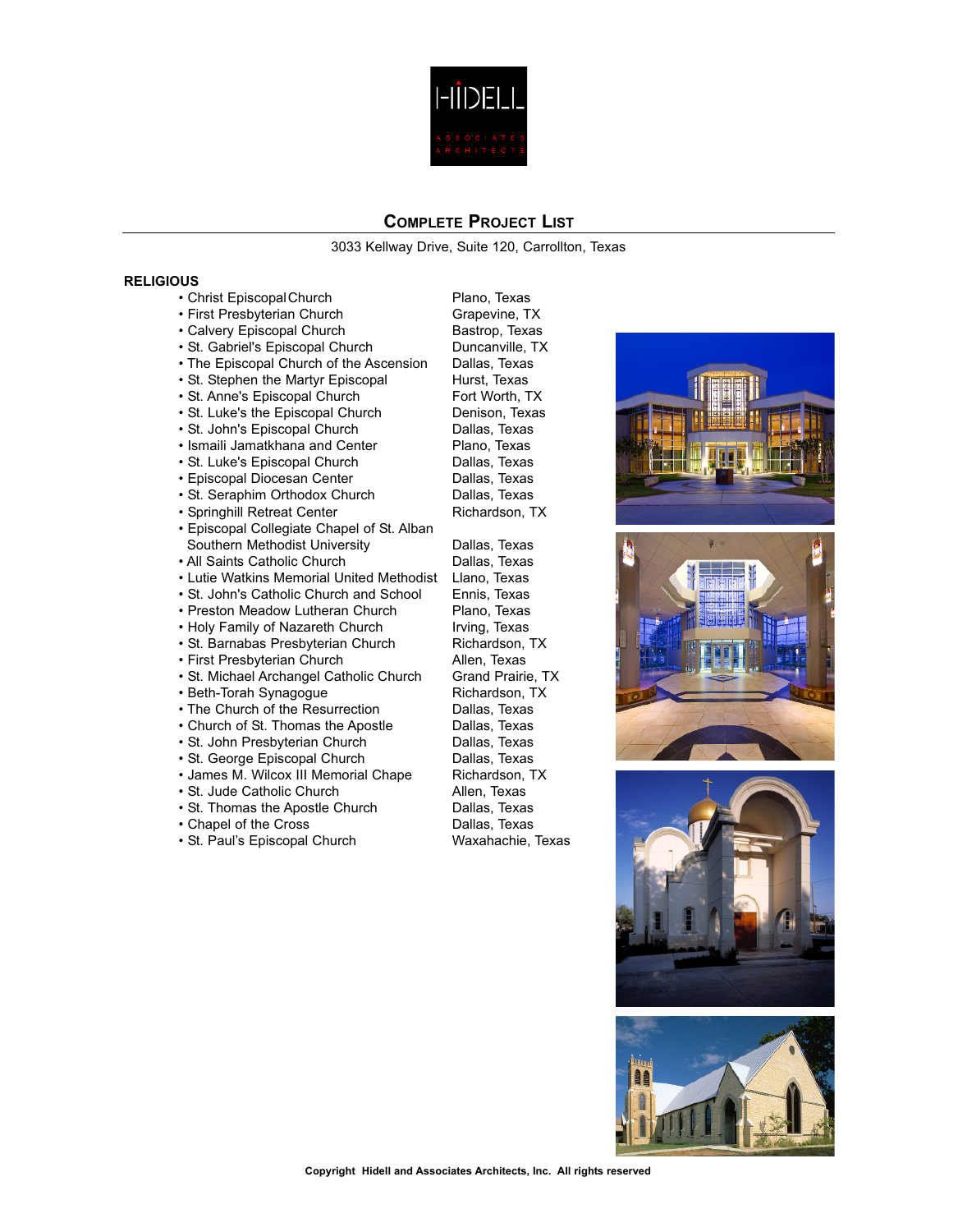

3033 Kellway Drive, Suite 120, Carrollton, Texas

## **EDUCATION**

*Dallas ISD Dallas, Texas*

- Frank Guzick Elementary
- Hulcy Middle School
- Caillet Elementary
- De Golyer Elementary
- Marsalis Elementary
- Lisbon Elementary
- Starks Elementary
- Zumwalt Middle School
- Reilly Elementary
- Sanger Elementary
- Hexter Elementary

### *Richardson ISD Richardson Texas*

- Ninth Grade Center
- Carolyn Bukahar Elementary
- Forest Lane Academy of Arts and Communication
- Forest Ridge Elementary
- Dobie Elementary
- Arapaho Elementary
- Big Springs Elementary
- Canyon Creek Elementary
- Dover Elementary
- Northrich Elementary
- Northwood Hill Elementary
- Prairie Creek Elementary
- Terrace Elementary
- Bowie Elementary
- Environmental Science Lab
- Springhill Elementary
- Aiken Elementary
- Hamilton Park Jr. High
- Lake Highlands High School
- Mark Twain Elementary
- Richland Jr. High
- Moss Haven Elementary
- Jess Harbin Elementary
- Northlake Elementary
- O. Henry Elementary
- Richardson High School
- Richardson Jr. High
- Stults Elementary
- Wallace Elementary
- Skyview Elementary
- White Rock Elementary
- Yale Elementary
- 3. In association with Gwathmey Siegal & Associates Architects
- 4. In association with Lake Flato Architects

- Lower School 3
- Middle School
- Fine Arts Center
- Science Building
- Upper School
- Phillips Family Athletic Center4 (Natatorium and Gymnasium)
- Tennis Facility
- Amphitheater
- Zale Field Theater
- Montgomery Library

### **HIGHER EDUCATION**

*San Juan Community College Farmington, NM*

- School of Trades and Technology • School of Trades and Technology -
- Cosmetology
- School of Trades and Technology Fire Safety
- School of Trades and Technology Carpentry Center
- Student Dinning
- Graduation Plaza
- School of Energy
- Science and Math Center
- Outdoor Learning Center
- Creative Arts
- Texas State Technical College
- Central Arkansas University
- Southeast Missouri State University
- Southwest Texas Junior College





# *Greenhill School Addison, Texas*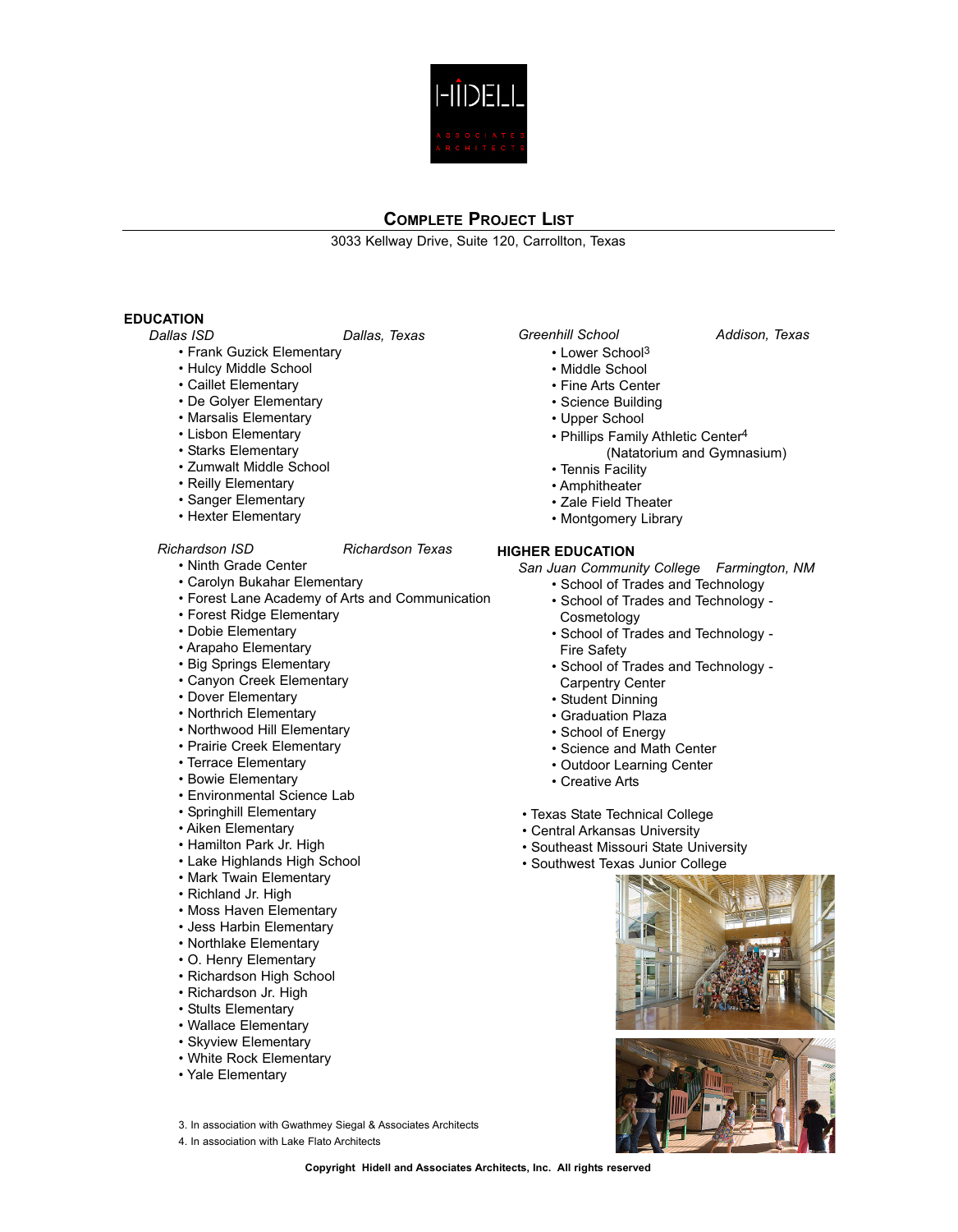

3033 Kellway Drive, Suite 120, Carrollton, Texas

### **PUBLIC LIBRARIES**

• Allen Public Library **Allen, Texas** • Alvin Public Library **Alvin, Texas** 

• Arkansas State University, Mountain Home,

- Arkansas Branch Library **Dallas**, Texas
- Bastrop Public Library Bastrop, Texas
- 
- 
- 
- 
- Boyce Ditto Municipal Library
- 
- 
- Casa View Branch Library **Dallas**, Texas
- 
- 
- Clarksville Montgomery Library Clarksville, TN
- Clark Memorial Library **Lockhart, Texas**
- Colleyville Public Library Colleyville, Texas
- College Station Public Library College Station, Texas
- Denton Public Library Denton, Texas
- Denison Public Library **Denison, Texas**
- 
- 
- 
- Dittlinger Memorial Library
- 
- Fort Worth Public Library Fort Worth, Texas
- 
- 
- Flower Mound Public Library
- Georgetown Public Library Georgetown, Texas
- Greenville Public Library Greenville, Texas
- Haggard Library **Plano**, Texas
- 
- Harrington Public Library
- Heber/Overgaard Rim Community Library Heber, AZ
- Hilton Head Regional Library
- Hurst Public Library **Hurst**, Texas
- 
- Killeen Public Library
- Little Elm Municipal Center Little Elm, Texas
- Llano County Library **Lano**, Texas
- Loma Colorado Public Library Rio Rancho, NM
- 
- Marble Falls Public Library
- 
- $\cdot$  Moss Bluff Library
- Nancy Carol Roberts Memorial Library Brenham, TX
- Nicholas P. Sims Library Waxahachie, Texas
- North Richland Hills Public Library North Richland Hills, TX

• Beaufort County Library **Beaufort, South Carolina** • Bedford Public Library **Bedford**, Texas • Bell City Library **Bell City, Louisiana** • Berea Branch Library **Berea, South Carolina**<br>• Bovce Ditto Municipal Library **Bullet Containeral Wells**, Texas • Brazoria City Public Library **Brazoria, Texas**<br>• Carnegie Library **Brazoria** Lake Charles, L Lake Charles, Louisiana • Central Library **Lake Charles, Louisiana** • Carnegie Library **Lake Charles, Louisiana** • Denton Public Library **Denton**, Texas • DeQuincy Library **DeQuincy, Louisiana**<br>• Desert Foothills Library **DeCuincy** Cave Creek, Arizona • Desert Foothills Library **Cave Creek, Arizona**<br>• Dittlinger Memorial Library **Cave Creek, Arizona** New Braunfels, Texas • Epps Library North Lake Charles, LA • Farmington Public Library Farmington, New Mexico<br>• Farmers Branch Public Library Farmers Branch. TX • Farmers Branch Public Library Farmers Branch, TX<br>• Flower Mound Public Library Flower Mound, Texas • Harlingen Public Library Harlingen, Texas • Iowa Library Iowa, Louisiana<br>• Killeen Public Library Iowa, Iowa, Louisiana • Maplewood Library **Maplewood, Louisiana**<br>• Marble Falls Public Library **Marble Falls, Texas** • Muenster Public Library Muenster, Texas<br>• Moss Bluff Library Moss Bluff. Louisiana